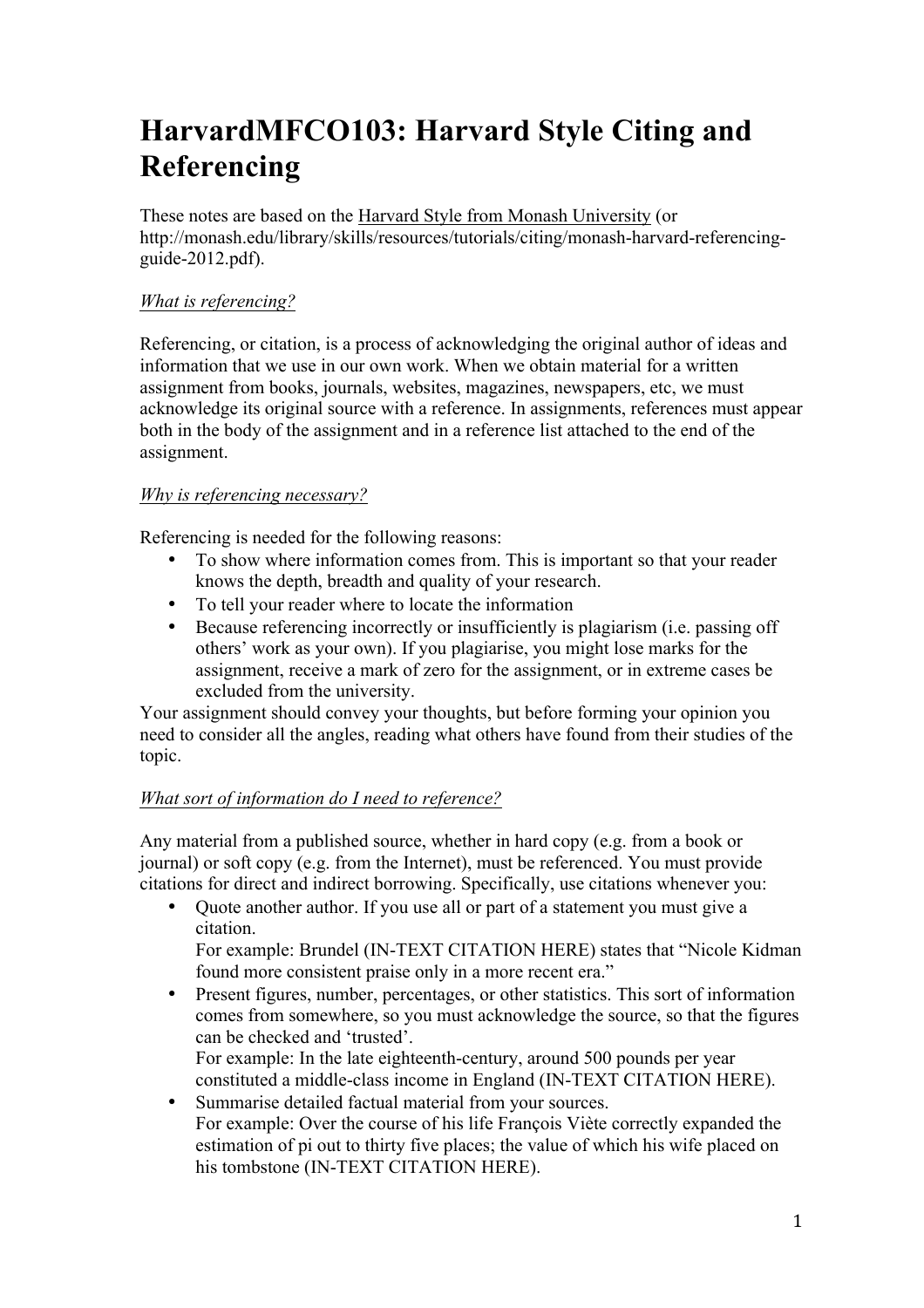- o Note: this is not a summary of an argument, it is a summary of factual material which is all easily verifiable; yet you must still indicate the source.
- Acknowledge a summary of an argument or opinion of an author, even when the exact words are not used.

For example: Elvis Presley saw many paranormal visions including dancing angels and UFOs during his experimental drug-taking years (IN-TEXT CITATION HERE, BECAUSE WHAT ELVIS 'SAW' IS AN OPINION OF SOMEONE. HOW ELSE COULD WE KNOW?).

*What don't I need to reference?* 

You don't need to cite factual information that's generally accepted as common knowledge. Here are some examples:

| <b>Examples</b>                                                | Reference?     |
|----------------------------------------------------------------|----------------|
| Sydney hosted the 2000 Olympic Games                           | No             |
| The Games attract many thousands of spectators from around the | N <sub>0</sub> |
| world.                                                         |                |
| Security arrangements for the Sydney Games were unnecessarily  | Yes            |
| restrictive and expensive                                      |                |
| A weather map found on a website                               | Yes            |
| A theory (e.g. Maslow's hierarchy of needs; Darwin's theory of | Yes            |
| evolution)                                                     |                |
| A cartoon from a magazine                                      | Yes            |
| Statistics and facts from a government report                  | Yes            |

You also don't need to cite your own opinions and ideas. This is often the hardest part of citing to work out because your ideas often stem from your reading. However, new connections and concepts that you have made regarding the topic, even though they are based on your reading, are considered your own.

If in doubt, play it safe. It is generally better to over-cite than under-cite.

# *Using quotes and a paraphrases*

**Direct quotations** are where you repeat part of a text word for word.

- Use a quotation to illustrate your argument, not to replace it.
- Unless you're aiming for a particular dramatic effect, or where information is so precise that it must be quoted exactly, quote sparingly. Using direct quotes extensively may give the impression that you don't understand the topic well enough to form your own words.
- If you're quoting one particular author a lot, then it's possible that you're over-quoting or not recognizing the ideas of other authors. If that's the case, then you should do more reading, and summarizing of others' ideas in your own words.
- Try not to cite in your introduction and conclusion: These should not be introducing new material. They can refer to ideas and evidence you have cited in the main body but should generally not include new evidence or references.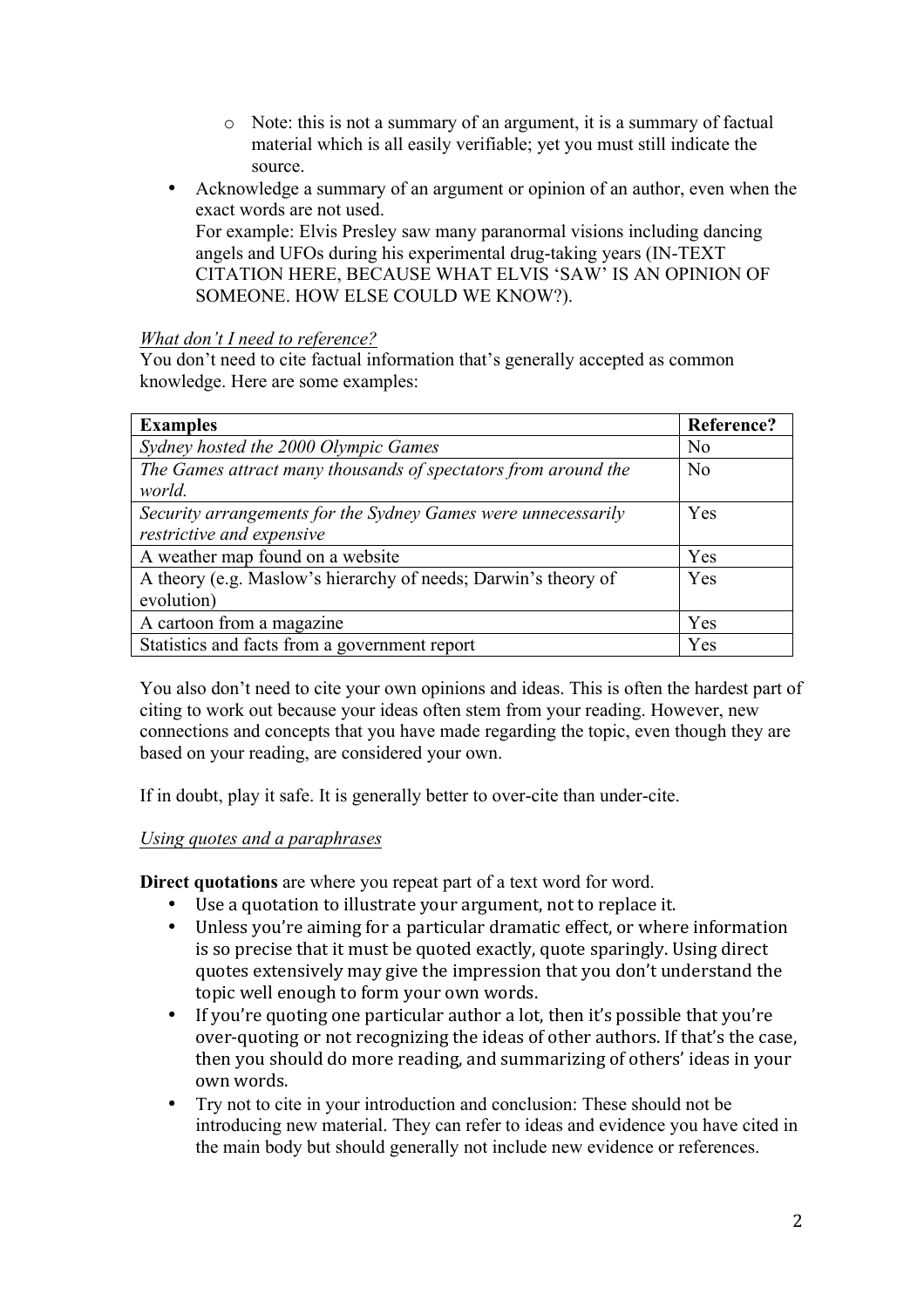**Paraphrasing** is rewording the information and ideas of other writers. Paraphrased material must still be referenced, and must not be too close to the original wording. It's not acceptable to merely change a few words, as this is a form of plagiarism. A paraphrase should convey the meaning of the original content in a more concise way. Here's an example:

- Original: the lack of a precise, commonly agreed definition of 'ecotourism' was a common case of misunderstanding, argument, and made many doubt that it was a genuine topic in itself (as something significantly different from, for example, adventure or nature tourism or, more importantly, sustainable tourism) .... An examination of the literature shows that this problem is not confined to the West Coast, and that there are literally hundreds of definitions of ecotourism. The fact is that people tend to customize their own definitions to suit their interests or situation.
- Paraphrase: New Zealand has no definitive interpretation of 'ecotourism' so people are able to use the term to suit their own purposes, leading to misunderstanding and confusion.

Both direct quotations and paraphrased material need to be referenced.

# *Where do I put the citation in my text?*

All of the following examples are acceptable.

- Rajaratnam (2001, p. 1005) concludes that, "The cost to the nation's health of working out of phase with our biological clocks is probably incalculable at present."
- The costs to health "of working out of phase with our biological clocks is probably incalculable at present" (Rajaratnam 2001, p. 1005).
- Rajaratnam (2001, p. 1005) argues that, while the notion of biological time is of scientific importance, it is also economically and socially significant at a national level. He points to the health, productivity and social problems which may be attributed to individuals working 'out of phase' with their internal clocks.
- In his conclusion, Rajaratnam  $(2001, p. 1005)$  points to the possible economic and social costs incurred by a nation, when individuals work 'out of phase' with their biological clocks.
- The social costs incurred by a nation, when individuals work 'out of phase' with their biological clocks may be incalculable  $(Rajaratnam 2001, p. 1005)$

# *What if there are several citations from one particular piece of work within one paragraph?*

In any one paragraph, if you cite an author or authors more than once in the **body of your text / narrative** (i.e. the author's name does not appear in parentheses), include the family name/s and year the first time. In subsequent citations in the narrative in the **same paragraph** you need to cite only the family name/s, and omit the year, provided studies cannot be confused.

• E.g. According to Hopkins (2004, p. 16) little attention has been given to the way a manager might identify and … Furthermore, Hopkins argues that in some business environments …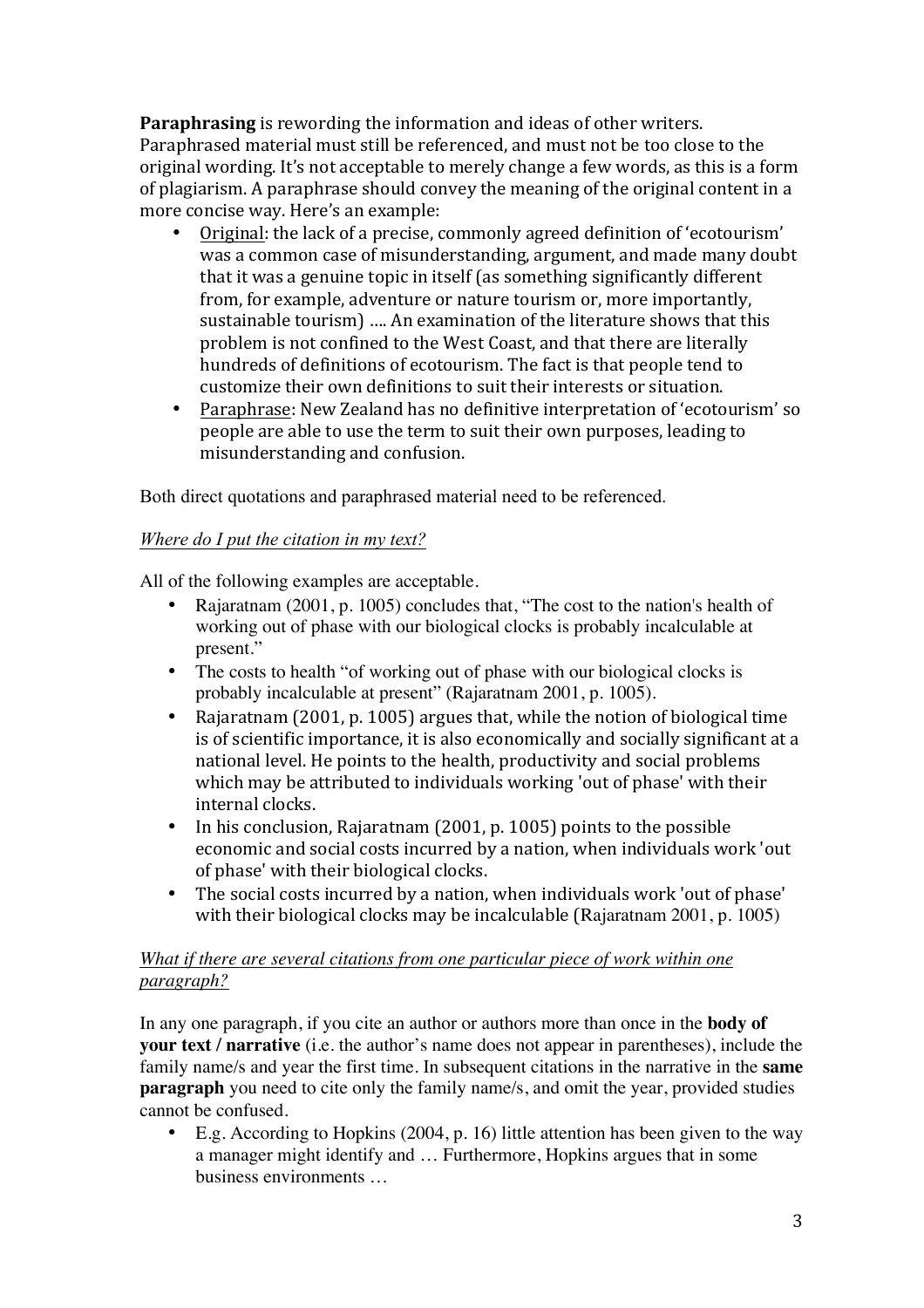When the name of the author/s **and** year are in **parentheses** in any one paragraph, the year **is** included in subsequent paragraphs.

• E.g. Little attention has been given to the way a manager might identify and … (Hopkins 2004, p. 16). …Furthermore, Hopkins (2004, p. 16) argues that in some business environments

If you are paraphrasing from one source throughout a paragraph, don't worry about putting a citation after every sentence. Putting a citation at the end of the paragraph is fine (there should be at least one citation at the end of each paragraph if the material is paraphrased). If you are paraphrasing from 2 or more sources within one paragraph, in such a way that the information is integrated extensively, cite both sources at the end of the paragraph.

# *When do I need to use page numbers?*

- Page numbers are essential if you are directly quoting someone else's words. Insert page numbers after the year, separated by a comma.
- When paraphrasing or summarising, page numbers should be provided if the summarised or paraphrased material appears in specific pages or sections of a work.
- If a work being referred to is long, page numbers might be useful to the reader. In this case, include them in the in-text citation, separated from the year by a comma.
- You don't need to use page numbers if you are referring to a source in a general sense or as a whole – such as an entire book that is on a topic you're discussing in your assessment, or a concept that's discussed throughout the entirety of a particular text.

# *What if I am using the ideas of someone already cited in the source I am referencing?*

This occurs when the work of another author is cited by an author you have referred to (i.e. you have not consulted the original work).

# **In-text citation:**

Allen (cited in Wyn & White 1997, p. 8) argues that it is 'change in society which explains relations between different ages'.

# **Reference list:**

- Provide details of the author who has done the citing: Wyn, J & White, R 1997, *Rethinking youth,* Allen & Unwin, St Leonards, NSW.
- You may also provide details of the cited work if it might be of interest to readers, but this is not required: Allen, S 1968, 'Some theoretical problems in the study of youth', *Sociological Review,* vol. 16, no.3, pp. 319-331.

# *What if I am citing more than one author at one point in the text?*

# **In-text citation:**

Other studies of globalization focus on its cultural and human implications (Bauman 1998; Tomlinson 1999).

**Note:**

• It is recommended that the authors' names be ordered alphabetically inside the brackets.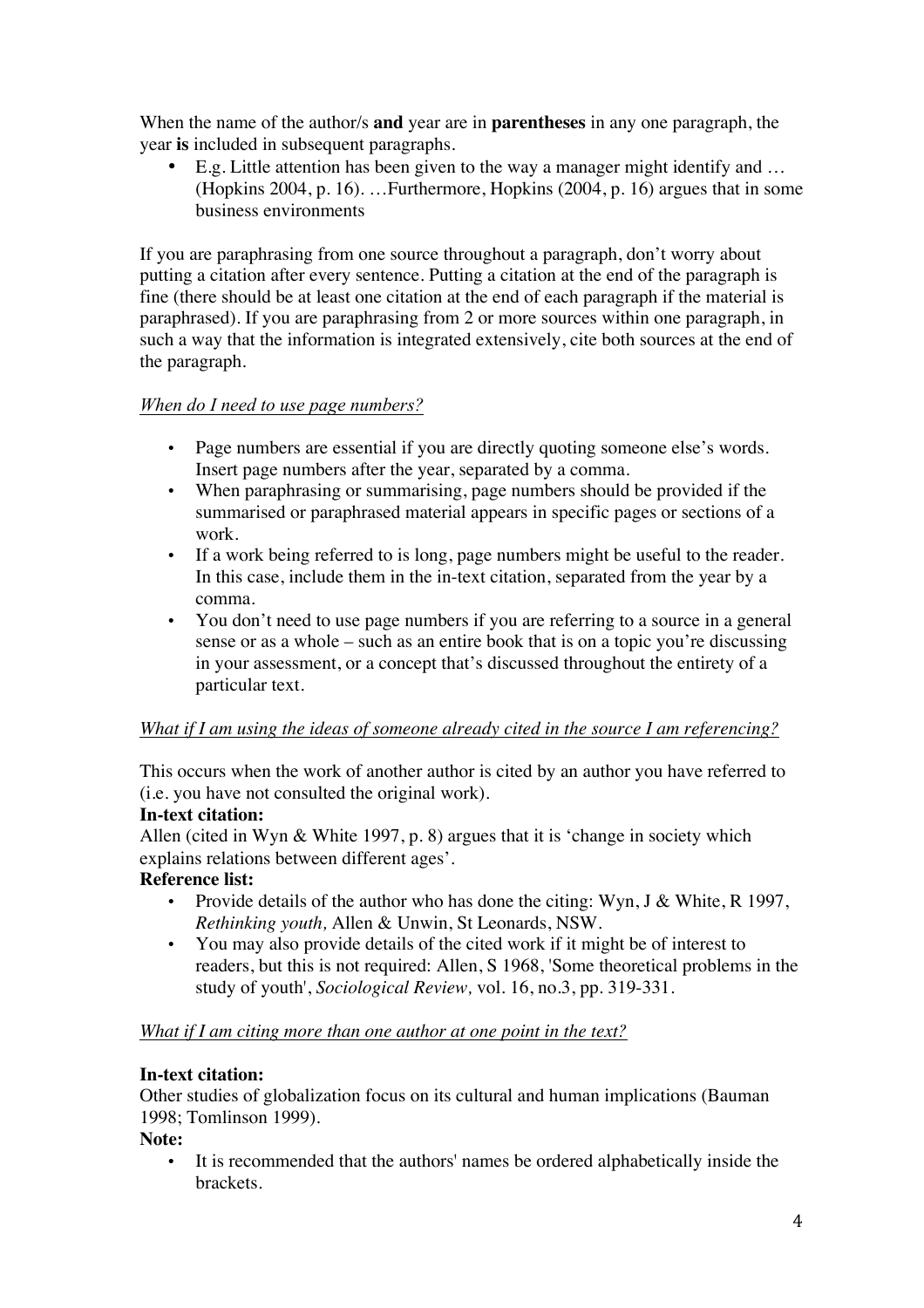- If citing more than one source by the same author, do not repeat the author's surname; just cite the sources chronologically, separated by a semi-colon, e.g. (Bauman 1998; 2001)
- Use a semicolon to separate the works cited inside the brackets.

# **Reference list:**

Bauman, Z 1999*, Globalization and culture*, Polity Press, Oxford.

Tomlinson, J 1999, *Globalization: the human consequences,* Routledge, London.

# *How are references formatted:*

There are a few formatting rules for direct quotations:

# *In general:*

- Do not use ellipses  $(...)$  to stand in for missing text at the start or the end of the quote.
	- o E.g. Instead of: '… and there was little danger …', just use 'and there was little danger.'
- If you do use ellipses, use ... if you're only missing a word or a few words from a sentence. Use …. if there's a fullstop between the beginning and end of the text you're omitting.
	- $\circ$  E.g. original: 'the lack of a precise, commonly agreed definition of 'ecotourism' was a common case of misunderstanding, argument, and made many doubt that it was a genuine topic in itself (as something significantly different from, for example, adventure or nature tourism or, more importantly, sustainable tourism). An examination of the literature shows that there are hundreds of definitions. People tend to customize their own definitions'
	- o E.g. using ellipses:
		- the lack of a precise, commonly agreed definition of "ecotourism" ... made many doubt that it was a genuine topic in itself .... People tend to customize their own definitions'
- Use the abbreviations p. for single page, and pp. for a page range (e.g. pp. 11-12)
- If you find a spelling mistake in the original quote, include the original spelling and then put sic in square brackets after the misspelled word
	- o E.g. "the razer [sic] was sharp"
- If you need to alter the wording of a quote to make it fit in with your text, put the altered text inside squared brackets.
	- o E.g. if the original quote was 'that depends on which department you're enrolled in' and you needed to change it from present to past tense, you would use: 'that depend[ed] on which department you're enrolled in.'
	- o E.g. if you're abridging two disconnected clauses or sentences, and need to add a word or phrase so that the quote makes sense grammatically. For example, 'this might sound complicated … [but] it's not necessary to memorise all the information.'

*Formatting long quotes:*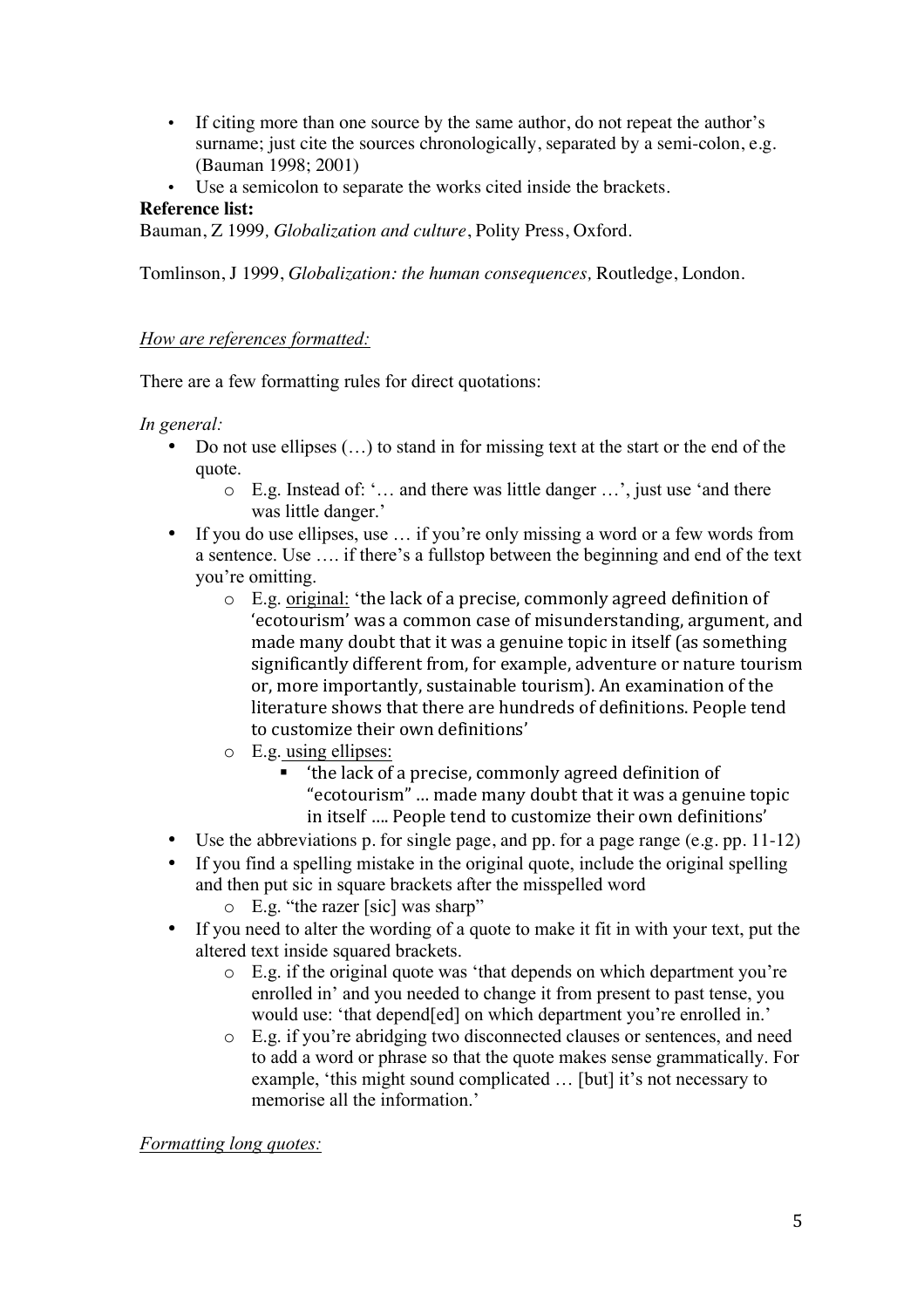For a long quote (a quotation of more than around 30 words), separate it from your writing with a colon. Start a new line, indent the quote (one tab stop, or by 6 spaces from the left margin) and put the quotation in a one size smaller font, single line spacing. Place the page numbers in brackets, outside the final punctuation. Do not use quotation marks (ie. "…….."). Use a line space between the paragraphs above and below the quote. Here's an example of how this would look in your text:

Paragraph paragraph paragraph paragraph paragraph paragraph paragraph paragraph paragraph paragraph paragraph paragraph paragraph paragraph paragraph paragraph paragraph paragraph paragraph paragraph paragraph paragraph paragraph paragraph paragraph paragraph paragraph paragraph paragraph paragraph paragraph paragraph paragraph paragraph paragraph paragraph paragraph paragraph paragraph paragraph paragraph:

 Long quote long quote long quote long quote long quote long quote long quote long quote long quote long quote long quote long quote long quote long quote long quote long quote long quote long quote long quote long quote long quote long quote long quote long quote long quote long quote long quote long quote long quote long quote long quote long quote long quote long quote long quote. (p. 44)

Paragraph paragraph paragraph paragraph paragraph paragraph paragraph paragraph paragraph paragraph paragraph paragraph paragraph paragraph paragraph paragraph paragraph paragraph paragraph paragraph paragraph paragraph paragraph paragraph paragraph paragraph paragraph paragraph paragraph paragraph paragraph paragraph paragraph paragraph paragraph paragraph paragraph paragraph paragraph paragraph paragraph etc.

#### *Formatting short quotes*

- For quotes shorter than around 30 words, these should be enclosed in single quotation marks ('……').
- If a quote is used within the original quote, change the speech marks to double quotation marks.
	- o E.g. 'This is illustrated by Fisher's argument that "fruit cake is scrumptious"'  $(2001, p.3)$ .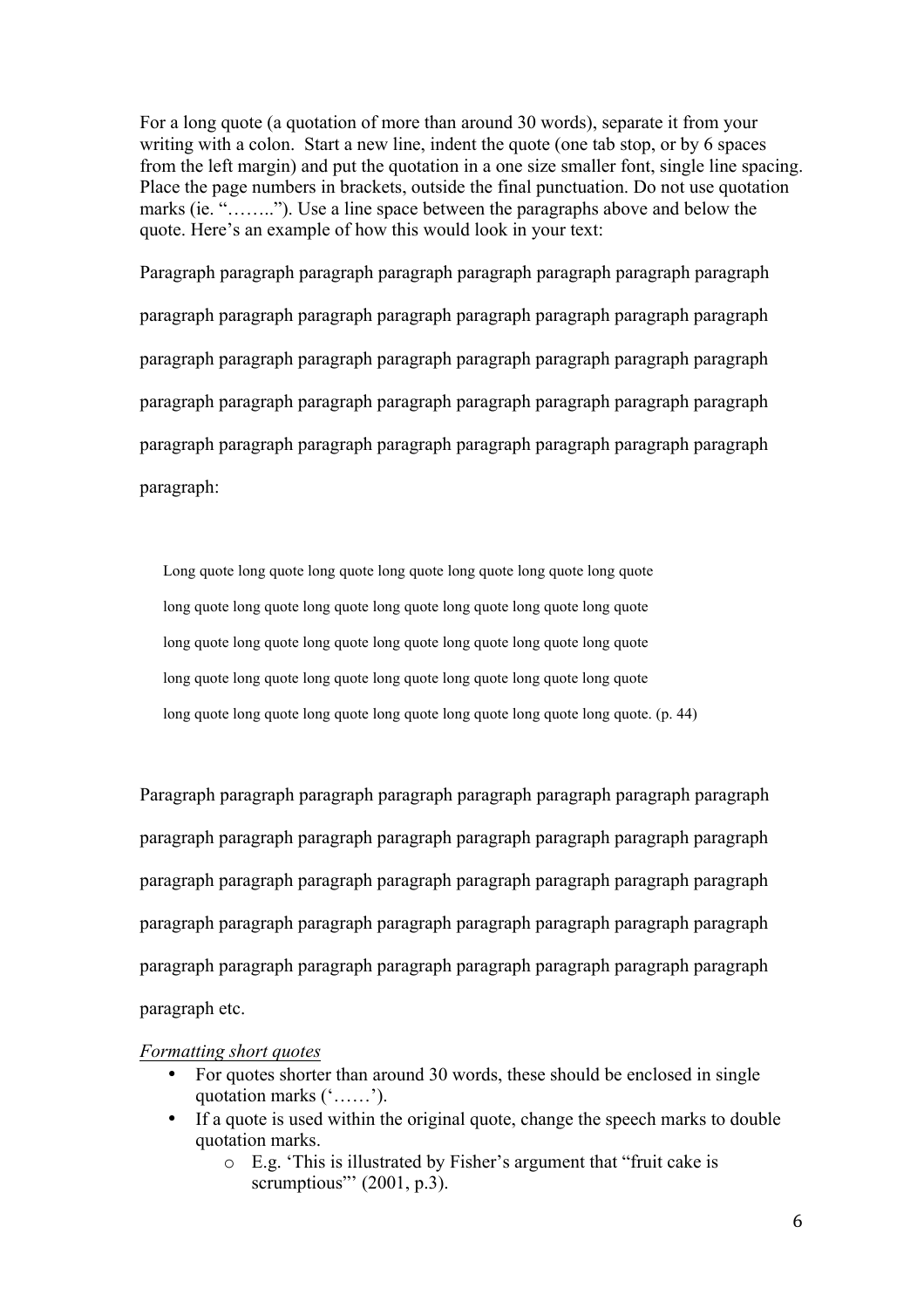- Short quotes should always be part of your own sentences, they should not form sentences on their own.
- Quoting should be kept to less than 10% of the total word count of your writing.

# *Referencing style*

In the Media, Film & Communication department, we use the Harvard style. There are variants on this style, but for the purposes of this paper, please follow the guidelines below. They are based on the Harvard Style from Monash University (or http://monash.edu/library/skills/resources/tutorials/citing/monash-harvard-referencingguide-2012.pdf). Listed are some of the most common sources you're likely to use. If you would like guidance on how to cite a source type not listed below, please don't hesitate to ask.

| <b>Books</b>                    |    |
|---------------------------------|----|
| Book chapters or sections       |    |
| Journal articles                | 10 |
| Magazine and newspaper articles | 11 |
| Encyclopedias and dictionaries  | 11 |
| Theses                          | 11 |
| Websites                        | 12 |
| Personal communications         | 12 |
| Audio and audiovisual sources   | 13 |
| Social media sources            | 13 |
|                                 |    |

#### **Books**

Author(s) of book - surname and initials Year of publication, Title of book *italicised*, Edition, Publisher, Place of publication.

# *A book with one author*

#### **In-text citation:**

Miller (2005) examines the processes involved in communication theories. Various contexts come into play when assessing which communication theories underpin a performance (Miller 2005).

#### **Reference list:**

Miller, K 2005, *Communication theories: perspectives, processes and contexts*, McGraw-Hill, Boston.

# *A book by two or three authors*

#### **In-text citation:**

Werner and Tankard (2001) look at theories used in mass media communication. Mass media companies employ a range of communication theories to express regional patterns of behaviour (Werner & Tankard 2001, pp. 33-39).

*Note: & is used to link the authors'names within the brackets, but not when they appear as part of the sentence. Include titles such as Jr (Junior), Sr (Senior) or III (Third) in the reference list but not for in-text citations*

#### **Reference list:**

Werner, S & Tankard, J, Jr 2001, *Communication theories: origins, methods, and uses in the mass media,* Longman, New York.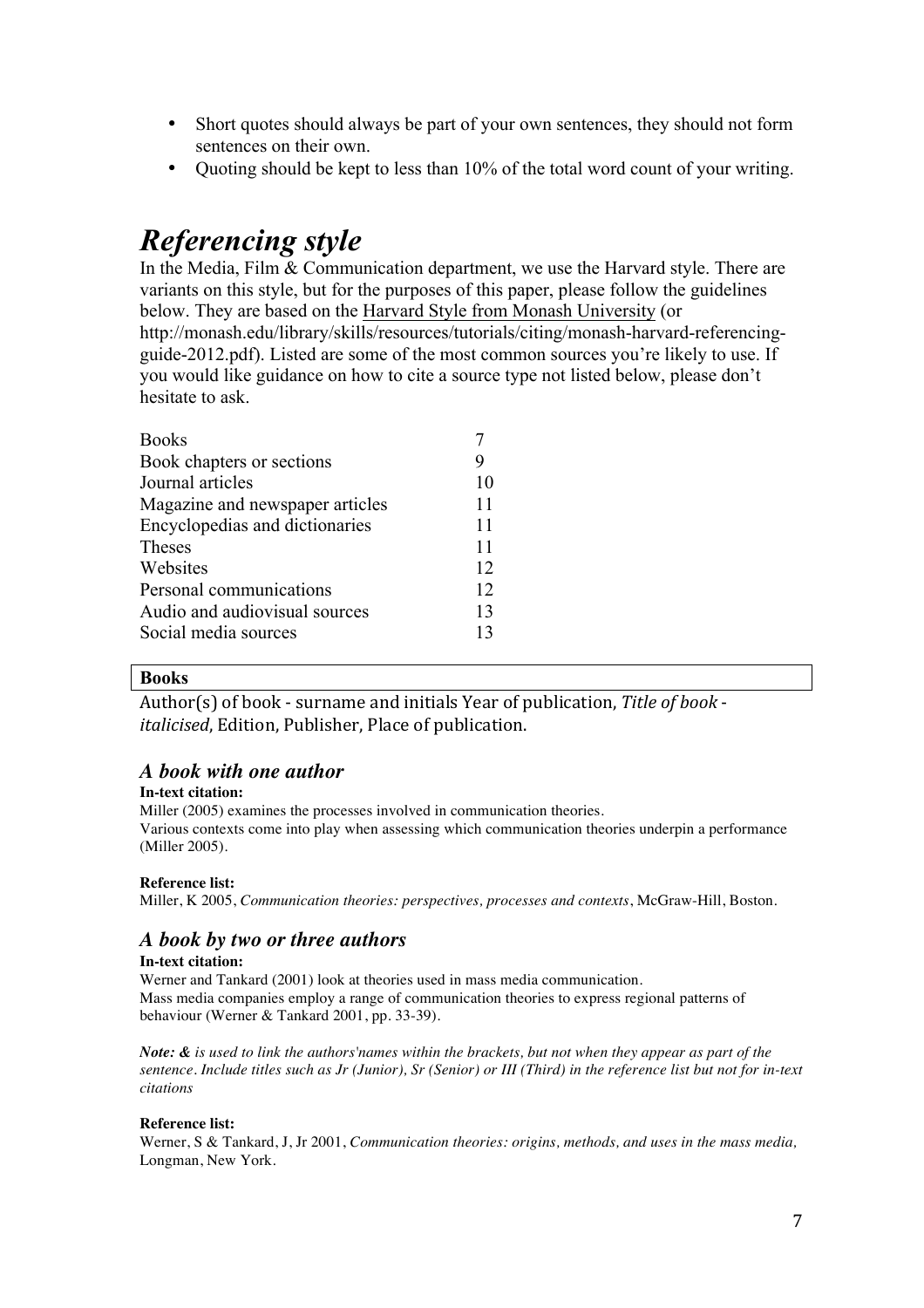# *A book by four or more authors*

#### **In-text citation:**

The Pepsi example illustrates the importance of marketing relationships in formulating a communication strategy (Besanko et al. 2003).

*Note: et al. (and others) may be used in place of additional authors' names in the text of your essay, but all the names must be written in the reference list citation.*

#### **Reference list:**

Besanko, D, Dranove, D, Shanley, M & Schaefer, S 2003, *Economics of strategy,* 3rd edn, J.Wiley, New York.

### *An edited book*

#### **In-text citation:**

The volume edited by Hafez (2001) includes chapters examining the impact of mass media on politics and society in the Middle East.

#### **Reference list**

Hafez, K (ed.) 2001, *Mass media, politics, and society in the Middle East,* Hampton Press, Cresskill.

Denzin, NK & Lincoln, YS (eds.) 2003, *The landscape of qualitative research: theories and issues*, 2nd edn, Sage, Thousand Oaks.

# *One volume of a multi-volume work*

#### **In-text citation:**

Volume 4 of this work (Pfeiffer, 1991, pp. 71-73) includes an overview of the Hawthorne Studies.

#### **Reference list**

Pfeiffer, JW (ed.) 1991, *Theories and models in applied behavioural science,* vol. 4, Organizational models, Pfeiffer, San Diego.

# *A book published in a second or subsequent edition*

**In-text citation:** Fiske (2011, pp. 95-108) looks at the influence of semiotics in communications research. **Reference list** Fiske, J 2011, *Introduction to communication studies*, 3<sup>rd</sup> edn, Routledge, London.

# *An electronic book (e-book)*

#### **Reference list**

Fiske, J 2010, *Introduction to communication studies*, 3<sup>rd</sup> edn, e-book, Taylor and Francis, Hoboken, viewed 18 February 2013, http://otago.lconz.ac.nz/vwebv/holdingsInfo?bibId=2311407

# *A book with no author given*

#### **In-text citation:**

Notes, references and bibliographies are dealt with in Chapter Nine (*Style manual for authors, editors and printers* 1996).

According to the Style manual (1996, p. 43), 'hierarchical structures can often be used for more detailed material'.

*Note: the title is used in both the reference list and citation. You can choose to abbreviate title for second/subsequent citations*

#### **Reference list:**

*Style manual for authors, editors and printers* 1996, 5th edn, Australian Government Publishing Service, Canberra.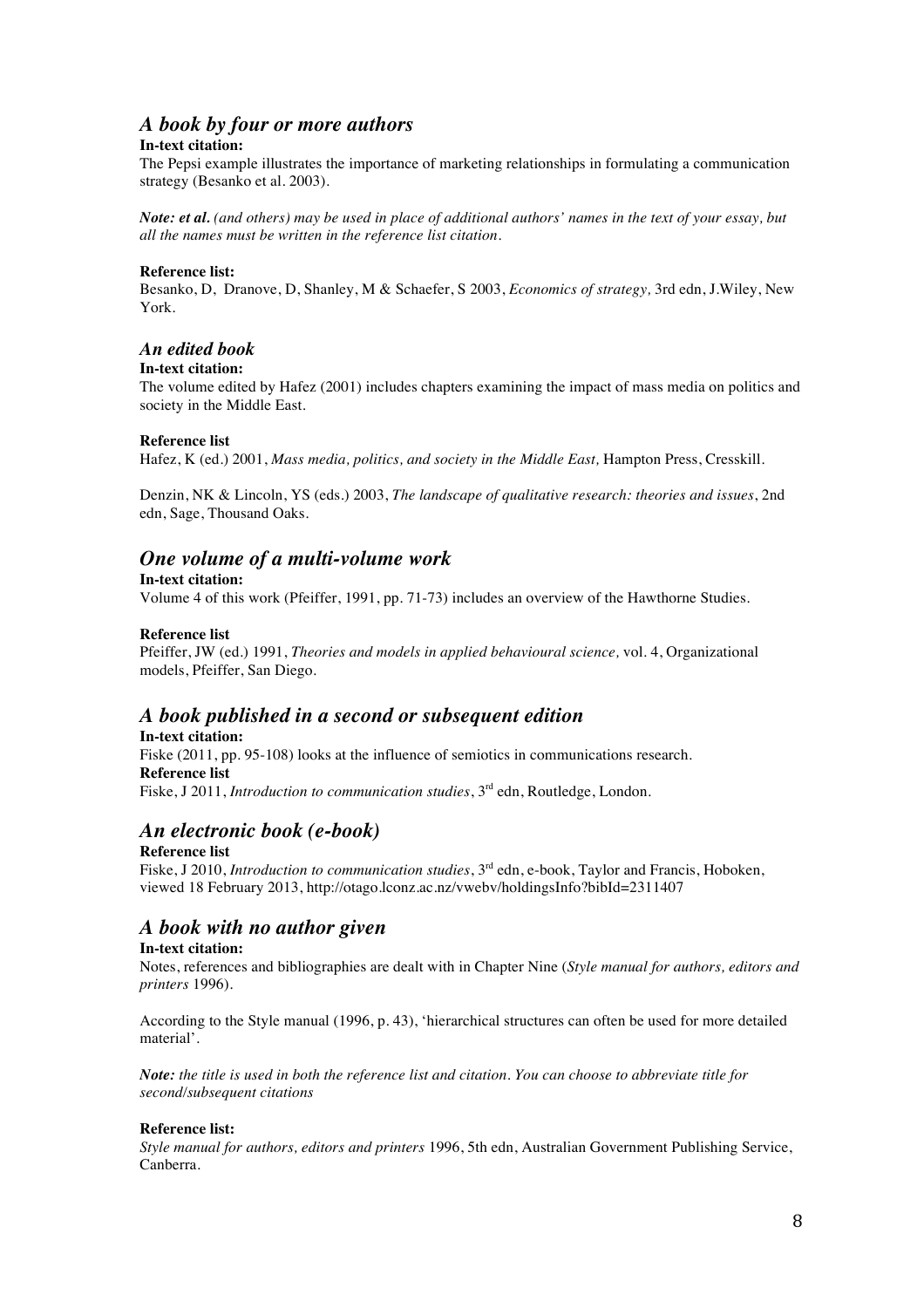*Note: place in alphabetical order by title in the Reference List, amongst the other works with authors*

#### *A book with no year of publication given*

If no year of publication is given for a source, use n. d. (which stands for *no date*) after the author's name. Check a Library Catalogue or the web for more details about such a title. This is more common with online sources.

• E.g. In a detailed analysis, Cassini (n. d., p. 10) argues …

#### *A book or work by an association or institution*

Sometimes an author is an organisation, a government agency, an association, a corporate body or the like. Cite the full name of the group the first time and give the abbreviation in brackets. Use the abbreviation in subsequent references.

#### **In-text citation:**

Short bibliographies of the artists are also provided by the National Gallery of Australia [NGA] (1997). **Reference list:**

National Gallery of Australia 1997*, The eye of the storm: eight contemporary indigenous artists,* 2nd edn, National Gallery of Australia, Canberra.

#### **Book chapters or sections**

Author(s) of chapter - surname and initials Year of publication, 'Title of chapter - in single quotation marks' [in] Author of book (if different), Title of book - *italicised*, Edition, Publisher, Place of publication, (optional) page numbers.

#### *A chapter in a book*

#### **In-text citation:**

The case for a relational concept of youth is argued by Wyn and White (1997) in their chapter 'The concept of youth'.

#### **Reference list:**

Wyn, J & White, R 1997, 'The concept of youth', in *Rethinking youth,* Allen and Unwin, Sydney

*Note: Where the author of the chapter and book are the same, just use the chapter author's name at the beginning of your reference.*

#### *A chapter in an edited book, anthology, or collection of essays* **In-text citation:**

Lincoln (1997, pp. 38-40) critically assesses the role of self in relationship to the text.

#### **Reference list:**

Lincoln, YS 1997, *'Self, subject, audience, text: living at the edge, writing in the margins',* in: WG Tierney & YS Lincoln (eds.), *Representation and the text: re-framing the narrative voice*. SUNY Press, New York, pp.37-55.

*Note: the initials of the editor/s precede the surname, as this name is not crucial to the order of the item in the reference list. Page numbers are optional because the chapter will be easily located from the Table of Contents.*

#### *A source cited in another source:*

#### **In-text citation:**

Jacobs' work on DW Griffith in American film (1939, cited in Talbot 1966, p. 7) provides evidence …

*Note: in the Reference list include only the book you actually used (not the source cited in the book you used).*

#### **Reference list:**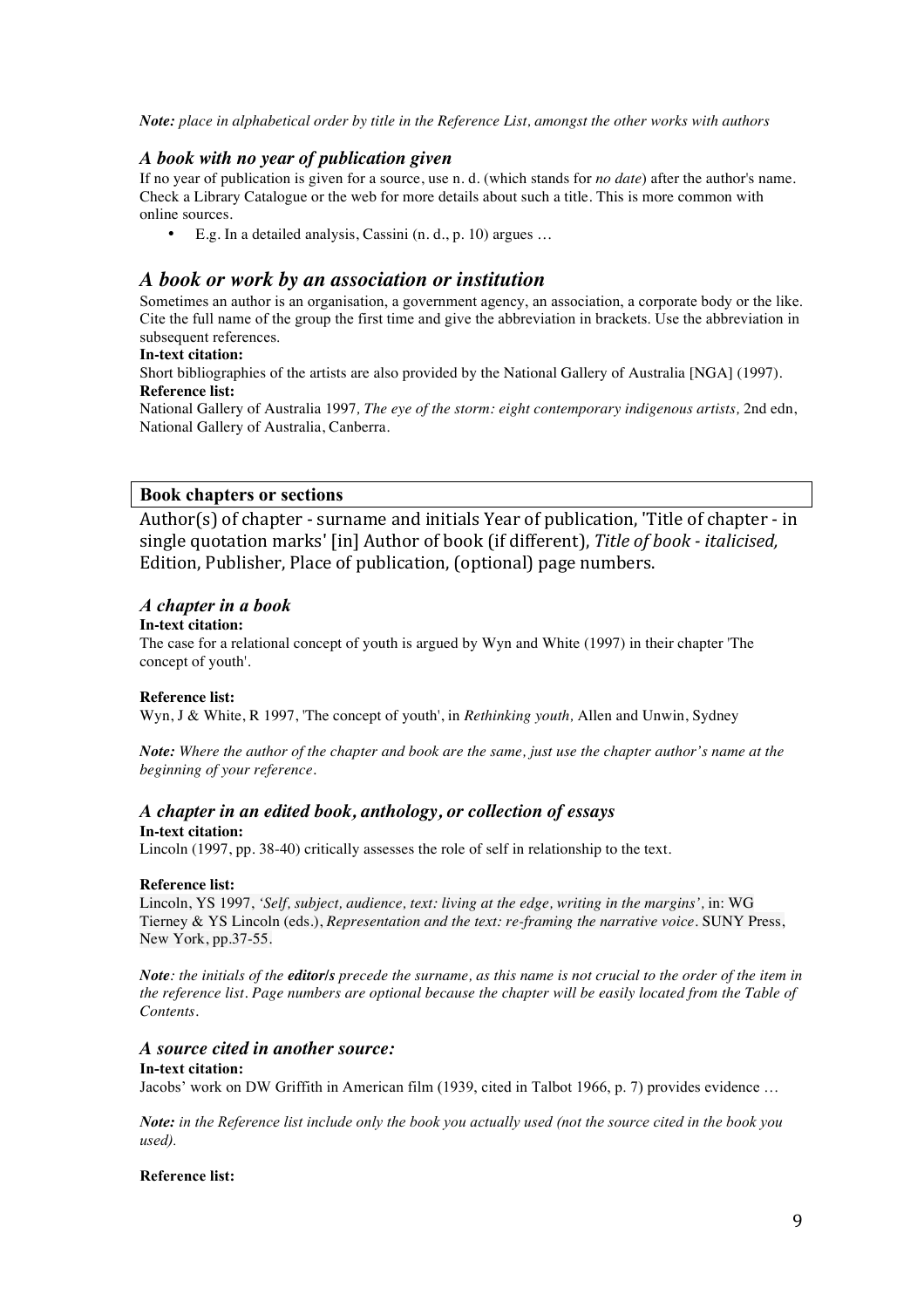Talbot, D (ed.) 1966, *Film: an anthology*, University of California Press, Berkeley.

# **Journal articles**

Author(s) of article -surname and initials Year of publication, 'Title of article - in single quotation marks', *Journal Name – italicized and capitalised*, volume number,  $is sue number, page number(s).$ 

#### *Print version*

### **In-text citation:**

Parikh and Verma (2002) provide one analysis of the use of the Internet in supporting learning. One analysis was used to model the use of the Internet in supporting learning (Parikh & Verma 2002).

*Note: the & is not used when the authors' names appear as part of the sentence. If 4 or more authors use et al. in text but all the authors' names in the Reference list.*

#### **Reference list:**

Livingstone, S (2004), 'The challenge of changing audiences: or, what is the audience researcher to do in the age of the internet?' *European Journal of Communication*, vol. 19, no. 1, pp. 75-87.

Parikh, M & Verma, S 2002, 'Utilizing Internet technologies to support learning: an empirical analysis', *International Journal of Information Management,* vol. 22, no. 1, pp. 27-46.

# *Articles with a DOI (digital object identifier):*

*Note: Many recent articles have a doi so use it in preference to the database name or URL.*

#### **Reference list:**

Lule, J 2007, 'Remembering Jim Carey', *Critical Studies in Media Communication,* vol. 24, no. 2, 169, doi: 10.1080/07393180701262768

# *Accessed from a journal database in the same format as the original (PDF), e.g. Library Search, JSTOR, MLA …*

#### **In-text citation:**

Shirazi (2012, p. 49) explores the reasons behind reduced freedom of expression for women in Iran. Freedom of expression for women in Iran has been challenged by various political groups (Shirazi 2012, p. 49).

#### **Reference list:**

Shirazi, F 2012, 'Information and communication technology and women empowerment in Iran', *Telematics and Informatics*, vol. 29, no. 1, pp. 45-55, (online Science Direct).

*Note: Include the database name in brackets, no URL required; no viewing date is required, as the database is a constant, reliable source.*

# *Accessed from a website which provides an electronic-only version of a journal*

#### **In-text citation:**

Stephens (2011, para. 2) suggests that food filching makes for a satirical yet humorous undermining of societal order.

For paraphrasing indicate the nearest paragraph number (para. 2), approximate page (p. 3 of 8), nearest heading, or n.p. for no pagination.

#### **Reference list:**

Stephens, G 2011, 'Biting back at the machine: Charlie Chaplin's *Modern Times*", *Senses of Cinema*, no. 60, viewed 4 February 2012, http://sensesofcinema.com/2011/feature-articles/biting-back-at-the-machinecharlie-chaplin's-modern-times/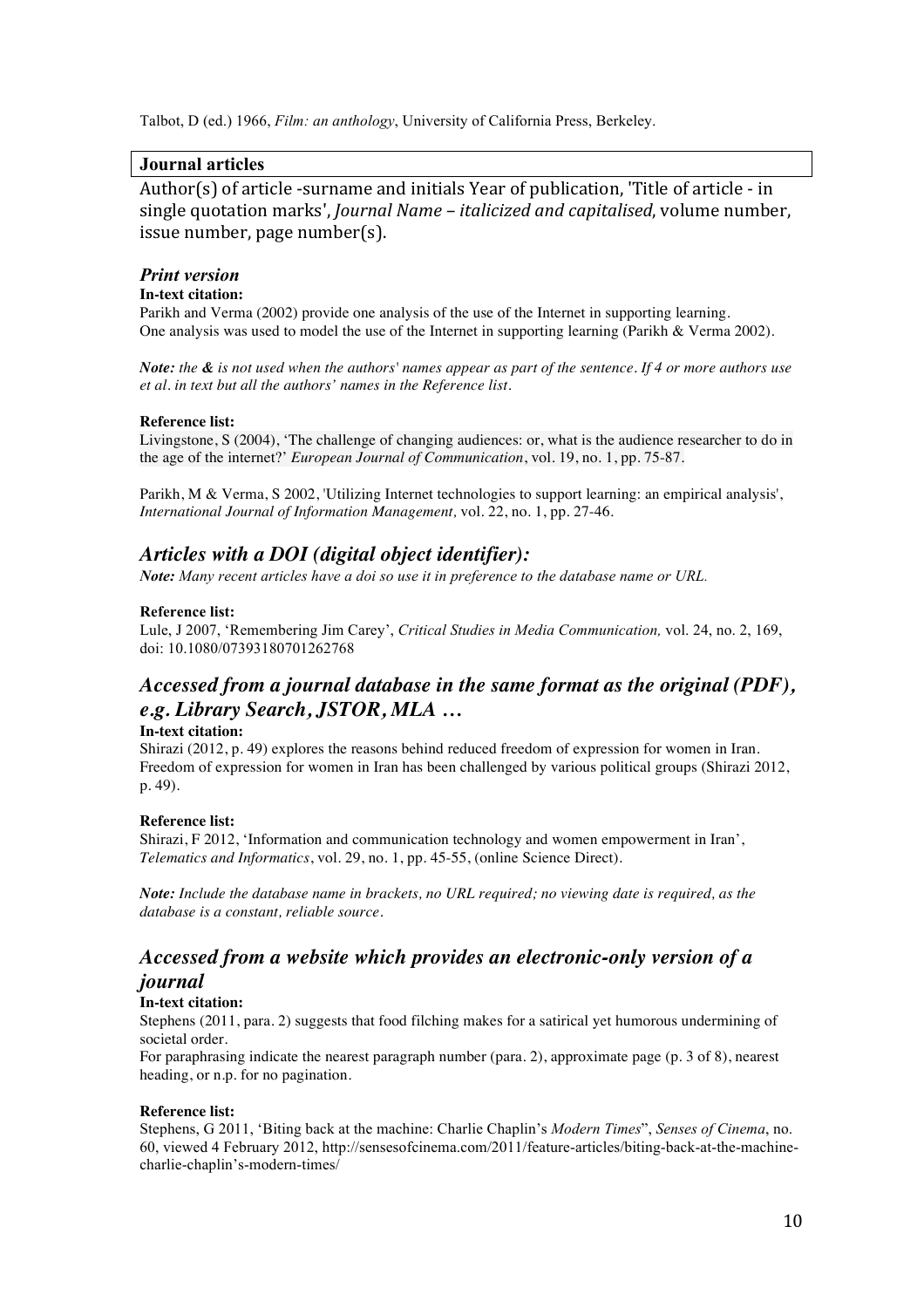# *Accessed from a website in a format different from the print version (HTML) - may not give page numbers or page range, no PDF available*

#### **In-text citation:**

In their conclusion Goodboy and Myers (2010) stress the importance of emotional support, affirmation, and instrumental support in building maintenance behaviors.

#### **Reference list:**

Goodboy, AK & Myers, SA 2010, 'Relational maintenance behaviors and communication channel use among adult siblings', *North American Journal of Psychology,* vol. 12, no. 1, pp. 103-108, viewed 13 April 2013, http://najp.8m.com/goodboy.html

### **Magazine and newspaper articles**

Author(s) of article -surname and initials Year of publication, 'Title of article - in single quotation marks', *Magazine/Newspaper Name* – *italicized and capitalised*, volume number, issue number [or date], page number(s) or URL.

#### **Reference list:**

Parker, J 2008, 'The existential clown: why Jim Carey makes us uncomfortable', *The Atlantic*, December, pp. 44-48.

Sentementes, GG 2011, 'Social media: businesses, nonprofits, learning to love', *The Baltimore Sun,* 19 June, p. C1.

# **Encyclopedias and dictionaries**

# *Refer to subject-specific encyclopedias and dictionaries only, NOT general ones like Britannica, Wikipedia and the Oxford English Dictionary. If no author or an entry in an encyclopedia is named, or a dictionary is being cited*

#### **In-text citation:**

The *Dictionary of media and communication studies* (2012) defines it as ... (*The Cambridge encyclopaedia of the English language* 2003)

# *Named author of an encyclopaedia entry*

#### **In-text citation:**

According to Townsend (1982, p. 160), Stein's innovations in style make strict classification of her work difficult.

#### **Reference list**

Townsend, J 1982, 'Gertrude Stein', in L. Mainiero (ed.), *American women writers: a critical reference guide from colonial times to the present,* vol. 4, pp. 153-161, Ungar, New York.

#### **Theses**

Author of thesis - surname and initials Year of preparation of thesis, *'Title of thesis - in single quotation marks'*, Award, Institution under whose regulations the study was taken.

# *Print version*

#### **In-text citation:**

Howie (2008) argues that major cities are crucial targets for displays of terrorism. Televisual images are 'substitutes or simulations, for being first-hand witnesses of terrorism' (Howie 2008, p. 155).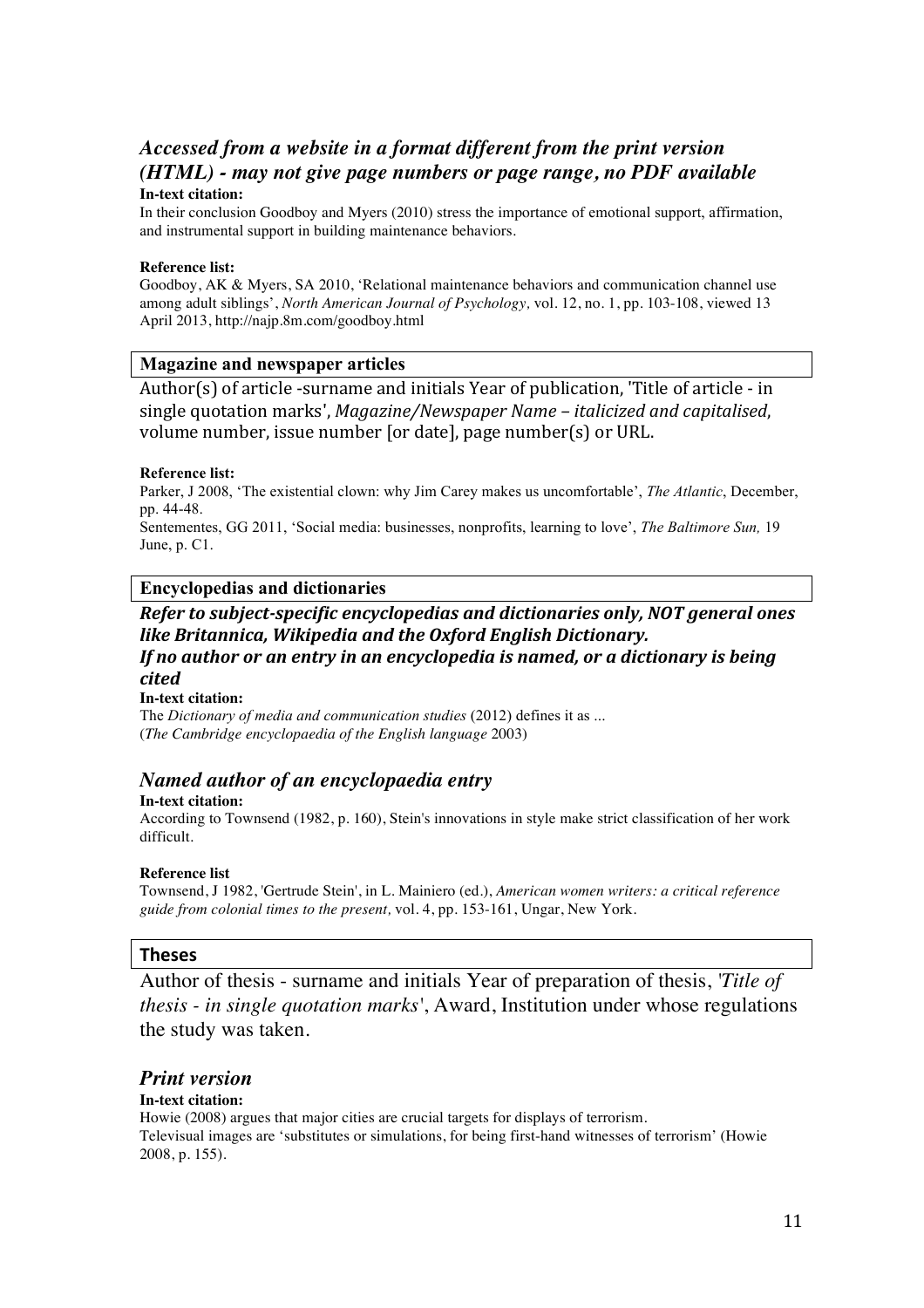#### **Reference list**

Howie, L 2008, Terrorsex: witnesses and the reanimation of 9/11 as image event, commodity and pornography, doctoral thesis, Monash University, Melbourne.

#### *Accessed electronically*

#### **In-text citation:**

Abdullah (2013) conducted a case study to determine best practices used in Malaysian environmental online communication.

#### **Reference list**

Abdullah, AN 2013, *Environmental online communication in Malaysia: a case study of best practices used by Malaysian environmental NGOs' websites*, PhDThesis, University of Otago, viewed 1 May 2013, http://hdl.handle.net/10523/3872

### **Websites**

Author (person or organisation) Year (site created or revised), Name (and place if applicable) of sponsor of the site, date of viewing the site (date month year), URL.

*Note: Include organisation initials in round brackets only if the source is cited more than once in-text. Many websites are not academic. Do not rely on the information in the website (it may be too basic or unreliable) – try to find an academic source instead.*

#### *Websites*

#### **In-text citation:**

Details of public relations activities within communication management can be viewed at the Prinz website at http://www.prinz.org.nz/

#### **Reference list**

(Public Relations Institute of New Zealand (Prinz) 2008, Public Relations Training, Wellington, viewed 13 January 2013, http://www.prinz.org.nz/

# *Website documents*

#### **In-text citation:**

Section 8 (2013) outlines developments in, and links to, resources to enhance corporate communication skills.

#### **Reference list**

Mind Tools 2013, *Communication Skills,* MindTools.com, Montreal, viewed 13 March, 2013, http://www.mindtools.com/page8.html

#### **Personal communications**

These sources are not public or published sources, e.g. letters, emails, texts, phone conversations. They are not considered to be recoverable data, therefore you cannot list them in your reference list. However, you can refer to them in the body of your text by citing the details and full date. You should gain permission of the author before using a personal communication

#### *interview*

In an interview (Breen 2005, 3 May) the findings of the report were discussed and Breen agreed …

The findings of the report were discussed with Breen (2005, pers. comm. 3 May) …

If the interview is transcribed in an Appendix, refer the reader to that appendix.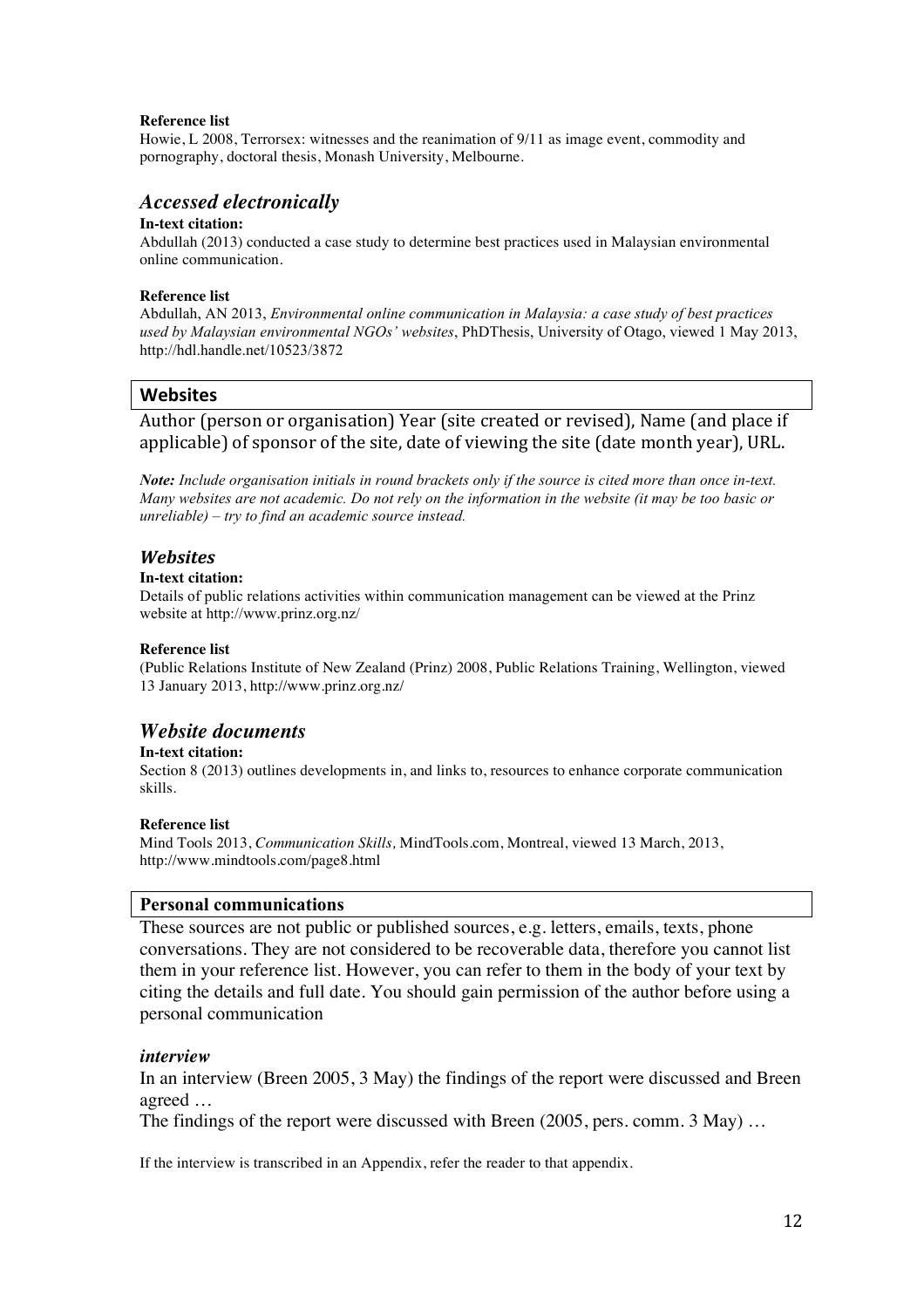*email* 

In an email to the author (2004, 3 August) Phelan clarified the point.

#### **Audio and audiovisual sources**

#### *Music recordings*

Artist year, 'Track Title', Track Number of *Album Title*, Label. **In-text citation:** (Ritchie 2004)

**Reference list:** Ritchie, A 2004, 'Freely, mysteriously', Track 1 of *24 Preludes for piano*, Atoll CD.

#### *Film/DVD/video/documentary*

Director name, initial(s) year of distribution, *Title of Film,* format – e.g. film, DVD or videorecording, Distribution Company, Place of Distribution. **In-text citation:** (Spurlock 2005)

#### **Reference list:**

Spurlock, M 2005, *Super size me: a film of epic proportions,* DVD, Hart Sharp Video, New York.

#### **Social media sources**

Social media sources are not considered acceptable academic sources unless used as objects of research, e.g. Wikis, Blogs, Facebook comments, Twitter feeds

#### *Blog*

Krawetz, N 2011, *'The hacker factor blog'*, web log, viewed 15 November 2011, http://www.hackerfactor.com/blog/

#### *Blog post*

Patterson, M 2011, 'Open-access megajournals – find out more in Estonia', *The official PLoS Blog*, web log post, 20 June, viewed 25 October 2011, http://blogs.plos.org/plos/2011/06/open-access-megajournals- %E2%80%93-find-out-more-in-estonia/

*Note: include both the date the blog entry was posted and the date viewed*

#### *Youtube video*

Screen name of contributor year, *'Video title'*, viewing date, web address. Screen name of contributor year, 'Video title', *Series title*, viewing date, web address. **In-text citation:** (APIAHF 2012) (Dobbyn 2007)

#### **Reference list:**

Asian & Pacific Islander American Health Forum (APIAHF) 2012, *Social media as a communication strategy*, viewed 20 April 2013, http://www.youtube.com/watch?v=VUQPZN\_2hZg

Dobbyn, D 2007, 'Slice of heaven', *Footrot Flats,* viewed 23 April 2013, http://www.youtube.com/watch?v=M0pWejAnLUQ